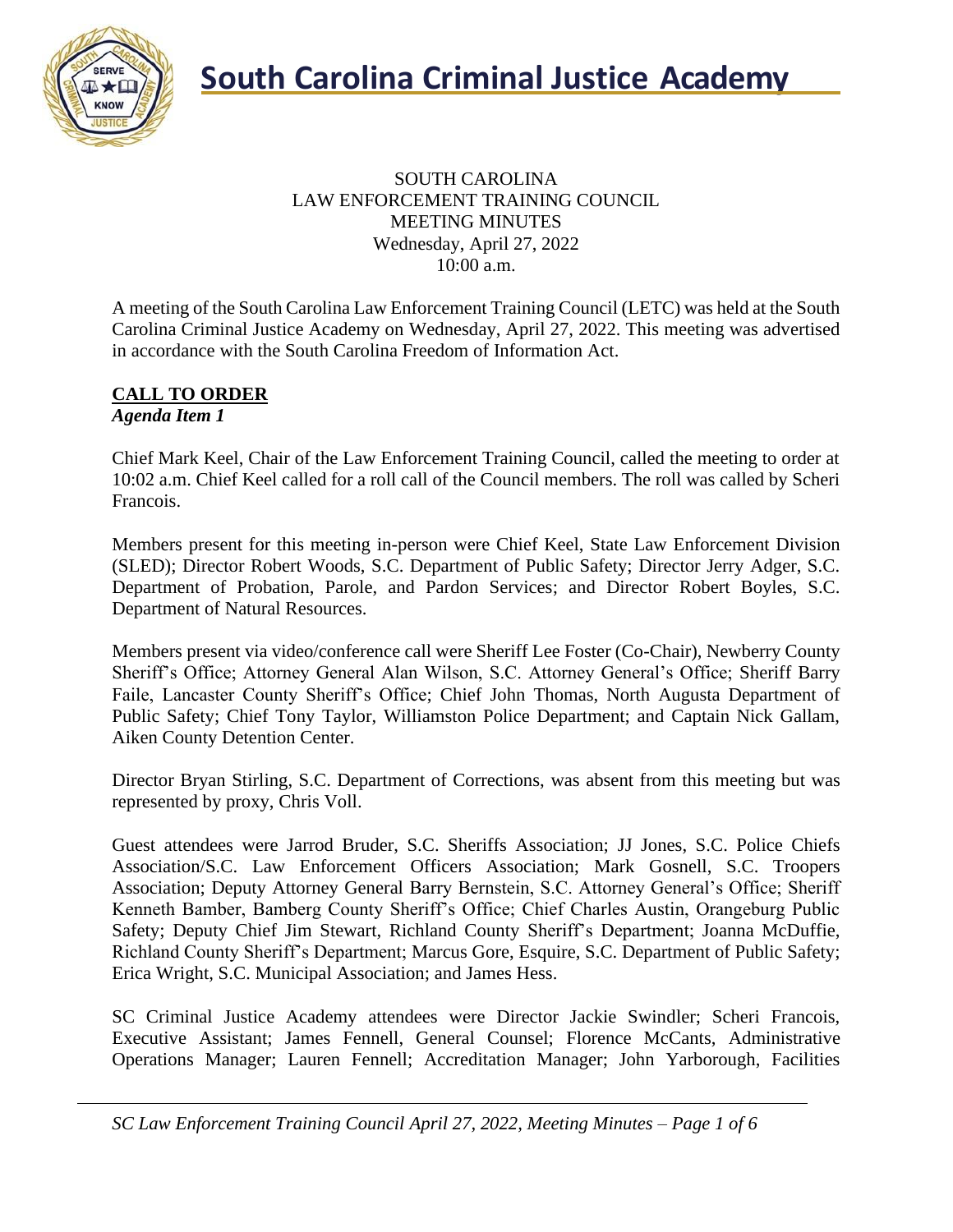

Operation Manager; Tom McQueen, Finance Manager; Justin Miller, IT Manager; and Christopher Brumlow, Investigator.

### **APPROVAL OF AGENDA**

*Agenda Item 2*

A motion to adopt the agenda was made by Director Boyles and seconded by Director Woods. Council voted unanimously to adopt the agenda as presented.

#### **APPROVAL FOR MEETING MINUTES** *Agenda Item 3*

A motion to approve the minutes of the March 21, 2022, meeting was made by Director Boyles and seconded by General Wilson. Council voted unanimously to accept the meeting minutes as recorded.

## **DIRECTOR'S REPORT**

*Agenda Item 4*

- A. **General Counsel Report**
	- Misconduct Cases

#### **Lasasha Burgess:** *2021-CJA-03-20 (SCDMH) –*

**Summary:** Allegation of unlawful use of a controlled substance. **Request for Final Agency Decision.**

Hearing Officer recommended that Council:

- A. Issue its final agency decision, pursuant to S.C. Code Ann. Regs. 37-107 D., finding that the allegation of misconduct reported against Lasasha Burgess by the South Carolina Department of Mental Health has not been proven by substantial evidence;
- B. Approve, pursuant to the authority of Council set for at S.C. Code Ann. § 23-23-150 (G) (1), Lasasha Burgess' eligibility for certification as a law enforcement officer in the State of South Carolina; and
- C. Expunge within thirty (30) days of the final agency decision in this matter, pursuant to the requirements of S.C. Code Ann. § 23-23-150 (M), all evidence related to the allegations of misconduct filed against Lasasha Burgess by the South Carolina Department of Mental Health.

*SC Law Enforcement Training Council April 27, 2022, Meeting Minutes – Page 2 of 6*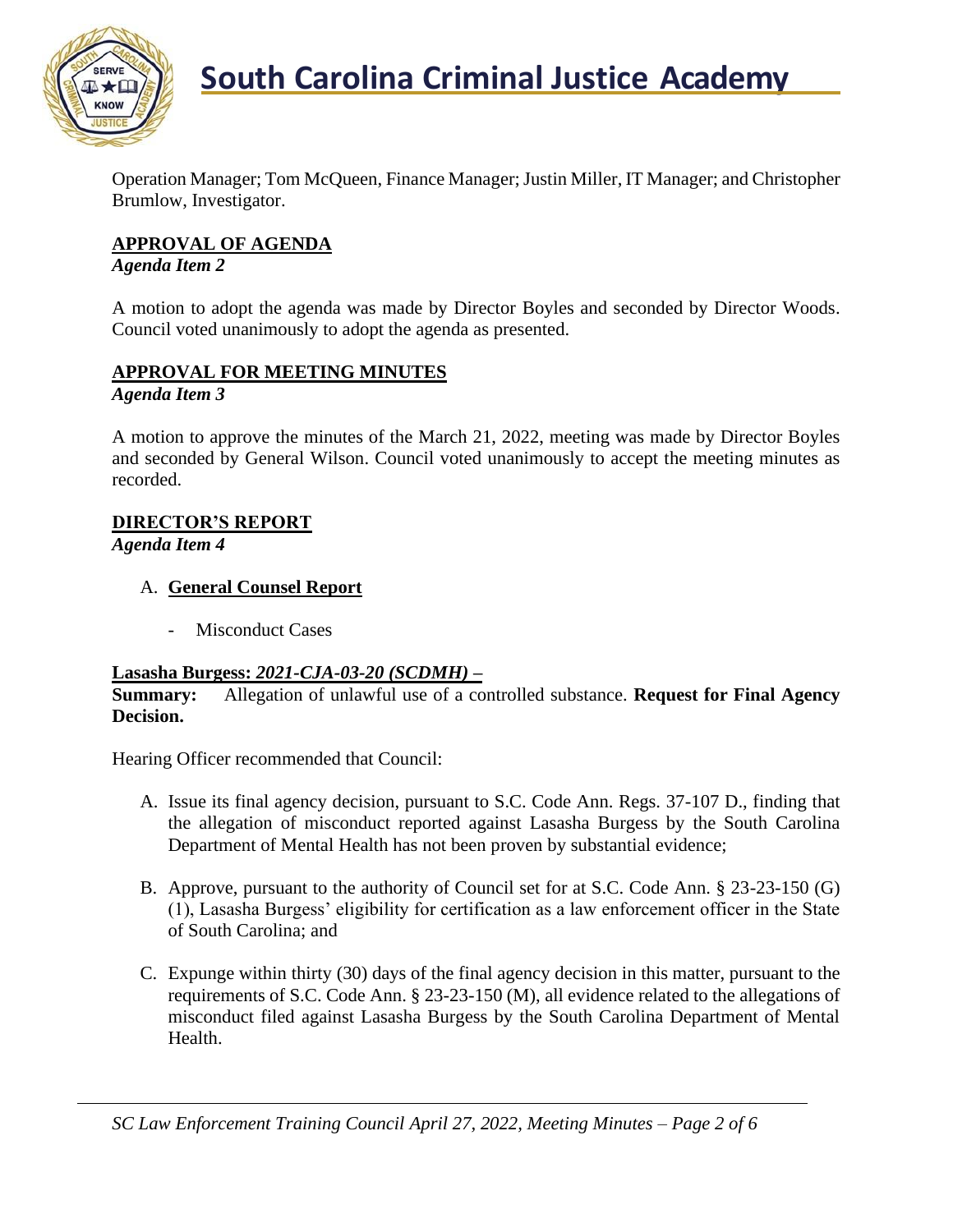

Director Boyles made a motion to accept the recommendation of the Hearing Officer. Director Woods seconded the motion. Council voted unanimously to adopt the recommendation of the Hearing Officer and granted Ms. Burgess eligibility for law enforcement certification.

### **James Hess:** *2021-CJA-11-06 (Bamberg Co SO) –*

**Summary:** Allegation of willfully providing false, misleading, incomplete, deceitful, or incorrect information on a document, record, report, or form except when required by departmental policy or by the laws of this State. **Request for Final Agency Decision.**

Hearing Officer recommended that Council:

- A. Issue its final agency decision, pursuant to S.C. Code Ann. Regs. 37-107 D. finding that the allegations of misconduct filed against James Hess by the Bamberg County Sheriff's Office have been proven by substantial evidence; and
- B. Impose such sanction as the Council in its discretion deems appropriate pursuant to its authority set forth at S.C. Code Ann. Regs. 37-108 A.

James Hess attended this meeting to speak on his own behalf and answer questions from Council, if applicable.

Sheriff Kenneth Bamberg attended this meeting to represent Bamberg County Sheriff's Office and answer questions from Council, if applicable.

After hearing statements from and having questions answered by both parties, Director Adger made a motion to permanently deny Mr. Hess eligibility for law enforcement certification. Director Boyles seconded the motion. Council voted unanimously to permanently deny Mr. Hess eligibility for law enforcement. *Please note that Captain Gallam recused himself from the voting process in this case.*

#### **Malik Wilson:** *2020-CJA-10-05 (Columbia PD) –*

**Summary:** The South Carolina Law Enforcement Division notified the South Carolina Criminal Justice Academy that Malik Wilson of the Columbia Police Department was arrested by the Richland County Sheriff's Department and charged with Assault and Battery 3<sup>rd</sup> Degree. The South Law Enforcement Training Council voted to temporarily suspend Mr. Wilson's law enforcement certification pending the disposition of the criminal charges. Documentation was provided to the South Carolina Criminal Justice Academy advising the charges against Mr. Wilson were dismissed and that the dismissal was not pursuant to Pre-Trial Intervention. **Request for Reinstatement.**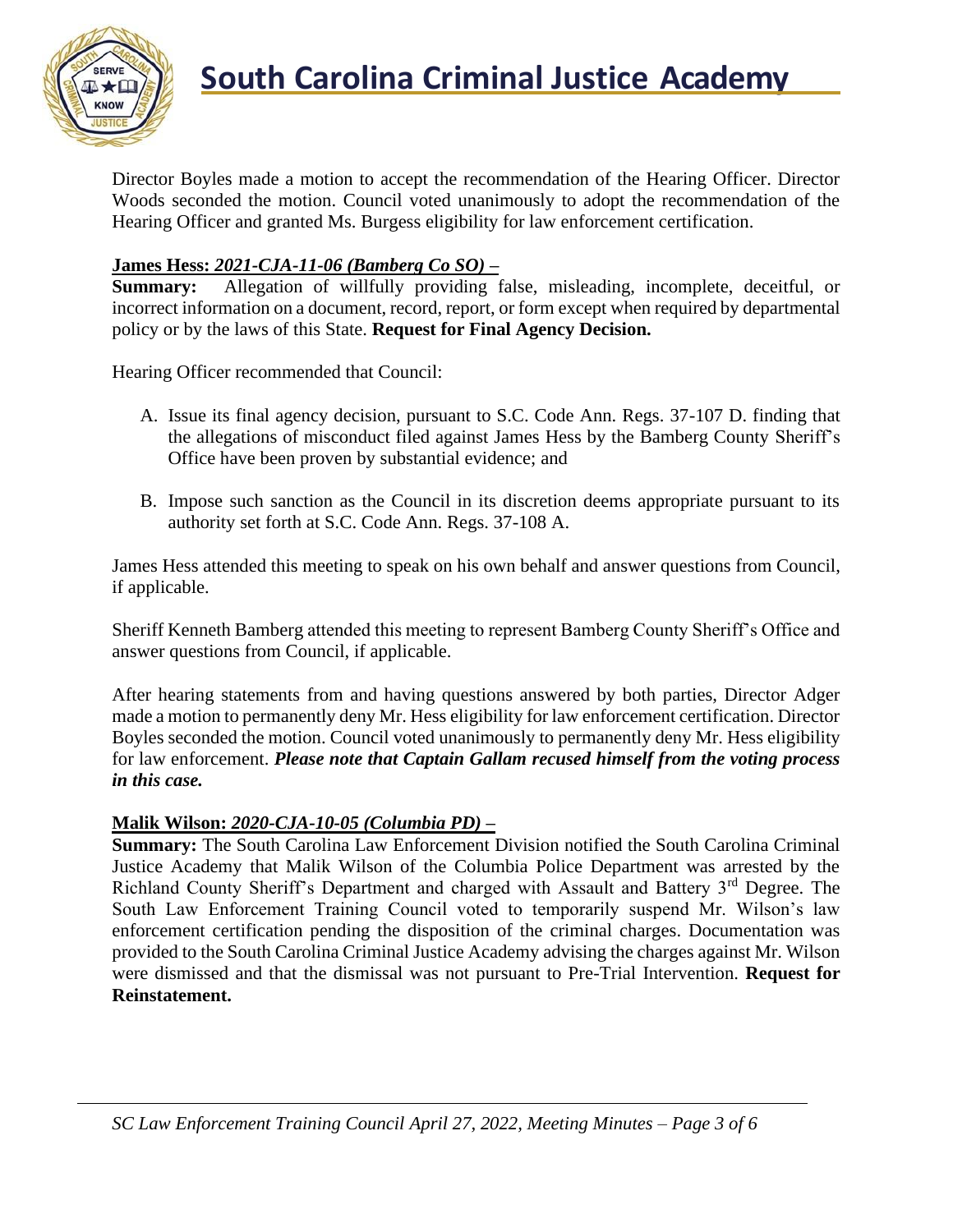

# **South Carolina Criminal Justice Academy**

Director Adger made a motion to reinstate Mr. Wilson's law enforcement certification. General Wilson seconded the motion. Council voted unanimously to reinstate Mr. Wilson's law enforcement certification.

#### **Orangeburg Department of Public Safety** *–* **Summary: Civil Penalty Request.**

Based on the agency's failure to prosecute two allegations of misconduct, it is the position of the South Carolina Criminal Justice Academy that these actions are in direct violation of South Carolina Code of Regulations 37-103(A). Pursuant to §23-23-100(A), CJA is requesting the Law Enforcement Training Council impose a civil penalty on the agency in the amount of one thousand five hundred dollars for failure to prosecute the allegation against Wallace White as required by law, and a civil penalty in the amount of one thousand five hundred dollars for failure to prosecution the allegation against Brandy Smith as required by law.

Chief Charles Austin attended the meeting to represent the Orangeburg Department of Public Safety and answer questions from Council, if applicable.

After Chief Austin answered questions from Council, a motion to enter into Executive Session was made by Director Boyle to receive further information and guidance from James Fennell regarding appropriate penalties. Director Adger seconded the motion and Council entered Executive Session at 10:41 am.

The public meeting reconvened at 11:05 am.

Director Boyles made a motion to impose civil penalties of one thousand five hundred dollars (\$1,500) on the Orangeburg Department of Public Safety for failure to prosecute the allegation against Wallace White and one thousand five hundred dollars (\$1,500) for failure to prosecute the case against Brandy Smith. In addition, Council ordered that the Orangeburg Department of Public Safety to pay the amount of two hundred eight-seven dollars and sixty-four cents (\$287.64) for the invoice amount charged for a court reporter. Director Woods seconded the motion. Council voted unanimously to impose the civil penalties and the cost of the court reporter.

## B. **Financial Update**

## Tom McQueen

The Court Fine revenue for the month of April was \$241,000, which increased the year-to-date amount to \$1.25 million; Miscellaneous revenue \$32,418; and General Fund revenue \$428,878 due to salary and fringe increases allocated by the Legislature. \$5 Surcharge revenue is down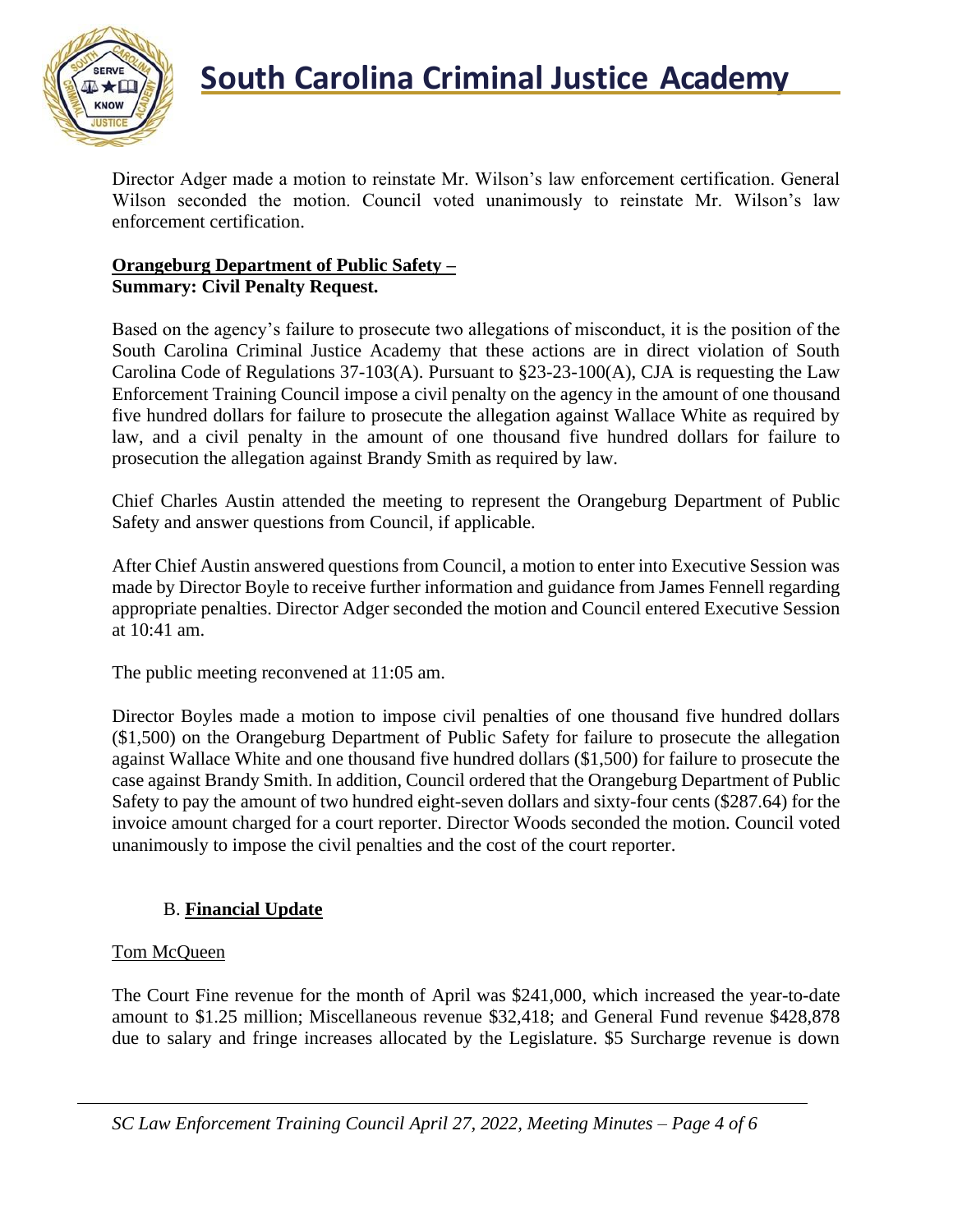

**South Carolina Criminal Justice Academy** 

\$10,771 as that revenue stream continues to wind down. Overall revenue at the end of March is \$1,461,068 ahead of FY 20-21.

Overall expenditures for the Agency increased by \$352,073. Some of the areas of increases include Medical - \$26,500; Computers and Licenses - \$125,863; Gasoline - \$33,500; Food & Food Supplies - \$97,462; and Facilities Maintenance - \$69,0000.

Through March  $31<sup>st</sup>$ , the Academy has expended 70% of the budget for FY 21-22. Even with current increases in revenue, expenditures will be adapted based on the amount of revenue received to remain within the budget constraints.

## C. **Capital Project Update**

#### John Yarborough

- Two restrooms in the west dorm are complete.
- The parking lot resurfacing.
- HVAC Building 10/11: The project is currently out for bid. The bid opening date is 4/28 at 2pm.
- Modular Buildings: Bid awarded to Modular Technologies, Inc.
- Target Systems: The target system has been bid and awarded. We are waiting on a schedule from the vendor to determine when the installation can start based on any equipment lead times.
- Generator: A progress set of plans and specifications had not been received as of the date of this meeting.
- Renovate 68 restrooms in the North, West, and West Annex dorms.

#### D. **Director's Comments**

#### Director Swindler

Director Swindler gave updates on personnel changes, upcoming renovations, basic law enforcement classes, testing, and gradually lifting restrictions on public attendance at graduations.

#### **UNFINISHED BUSINESS** *Agenda Item 5*

There was no unfinished business to discuss.